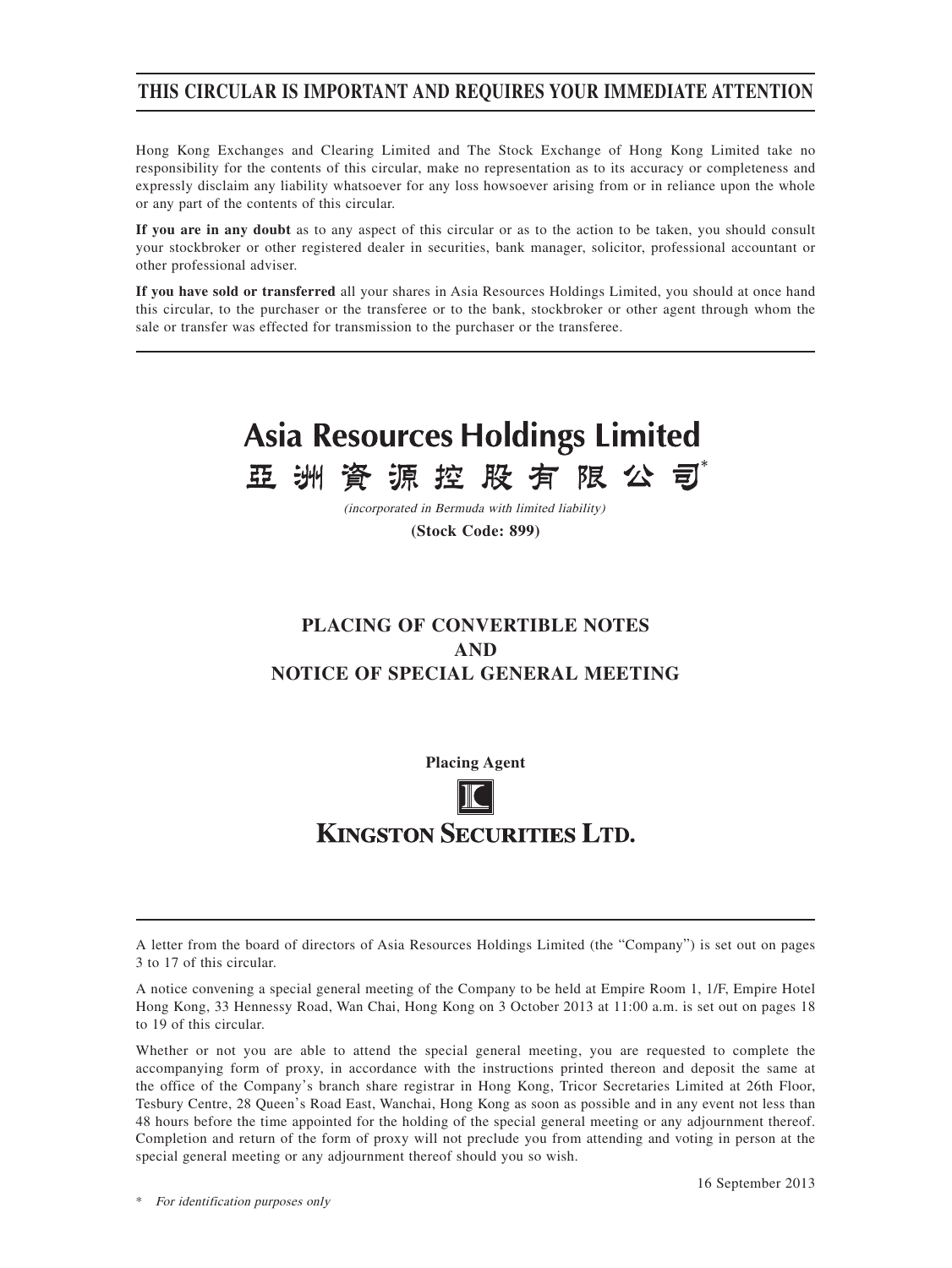# **CONTENTS**

## Page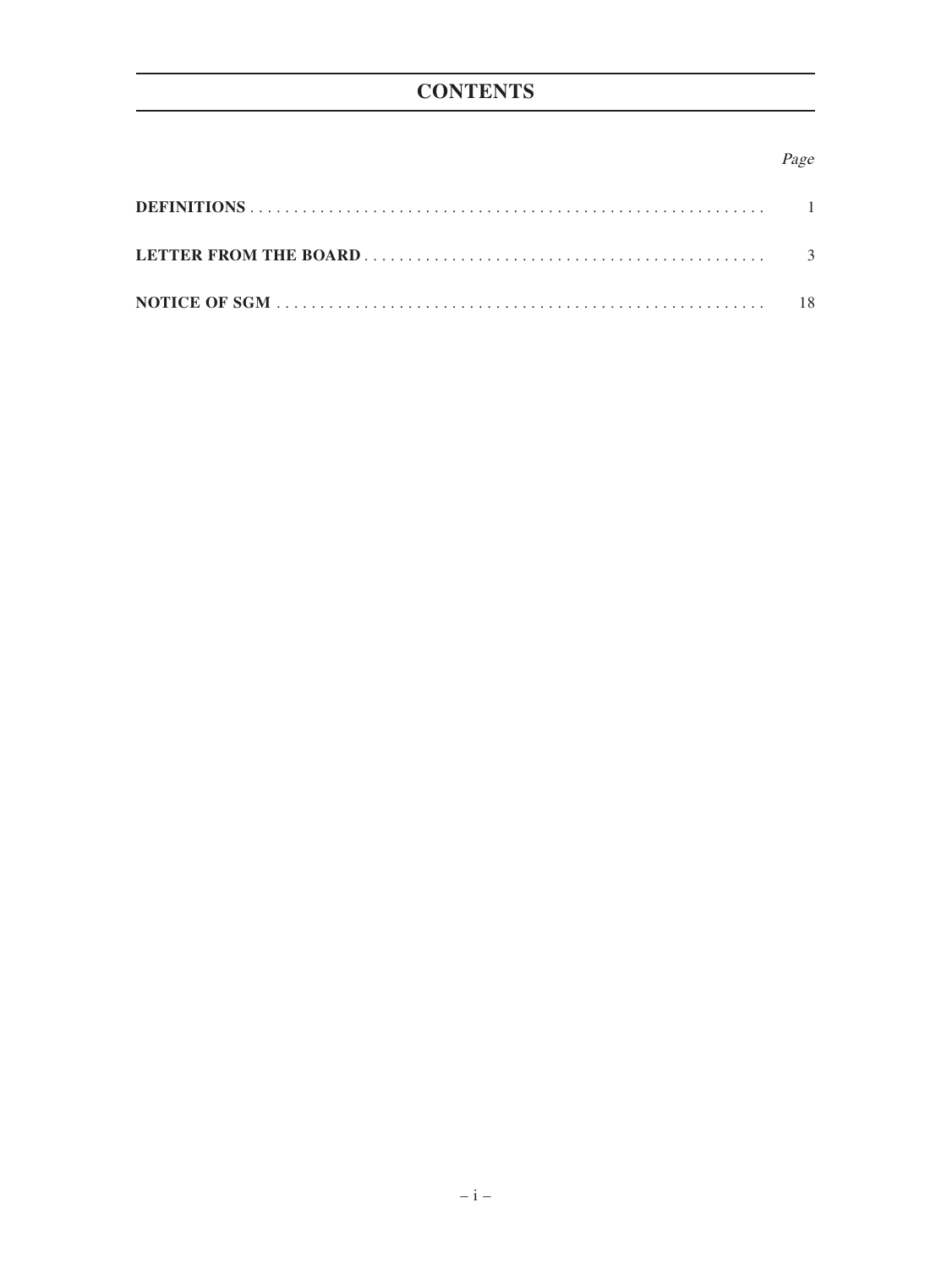# **DEFINITIONS**

| the context otherwise requires: |                                                                                                                                                                                                                                                                             |  |  |  |
|---------------------------------|-----------------------------------------------------------------------------------------------------------------------------------------------------------------------------------------------------------------------------------------------------------------------------|--|--|--|
| "Board"                         | the board of directors of the Company<br>a day (other than a Saturday, Sunday, public holiday, or<br>days on which a typhoon signal No. 8 or black rainstorm<br>signal is hoisted in Hong Kong at 9:00 a.m.) on which<br>banks are generally open for business in Hong Kong |  |  |  |
| "Business Day"                  |                                                                                                                                                                                                                                                                             |  |  |  |
| "Company"                       | Asia Resources Holdings Limited, a company incorporated<br>in Bermuda with limited liability whose Shares are listed on<br>the main board of the Stock Exchange                                                                                                             |  |  |  |
| "Conversion Price"              | initially HK\$0.35 per Conversion Share (subject to<br>adjustment in accordance with the terms and conditions of<br>the Convertible Notes)                                                                                                                                  |  |  |  |
| "Conversion Share(s)"           | the new $Share(s)$ to be allotted and issued upon the exercise<br>of the conversion rights attaching to the Convertible Notes                                                                                                                                               |  |  |  |
| "Convertible Notes"             | the Tranche 1 Notes and the Tranche 2 Notes                                                                                                                                                                                                                                 |  |  |  |
| "Director(s)"                   | the director(s) of the Company                                                                                                                                                                                                                                              |  |  |  |
| "Hong Kong"                     | Hong Kong Special Administrative Region of the PRC                                                                                                                                                                                                                          |  |  |  |
| "Latest Practicable Date"       | 12 September 2013, being the latest practicable date prior<br>to the printing of this circular for ascertaining certain<br>information for inclusion in this circular                                                                                                       |  |  |  |
| "Listing Rules"                 | Rules Governing the Listing of Securities on the Stock<br>Exchange                                                                                                                                                                                                          |  |  |  |
| "Placees"                       | any individual, corporation and/or institutional investors<br>procured by the Placing Agent to subscribe for any of the<br>Convertible Notes pursuant to the Placing Agreement                                                                                              |  |  |  |
| "Placing"                       | the placing of the Convertible Notes on a best effort basis<br>pursuant to the terms of the Placing Agreement                                                                                                                                                               |  |  |  |

In this circular, the following terms and expressions shall have the following meanings unless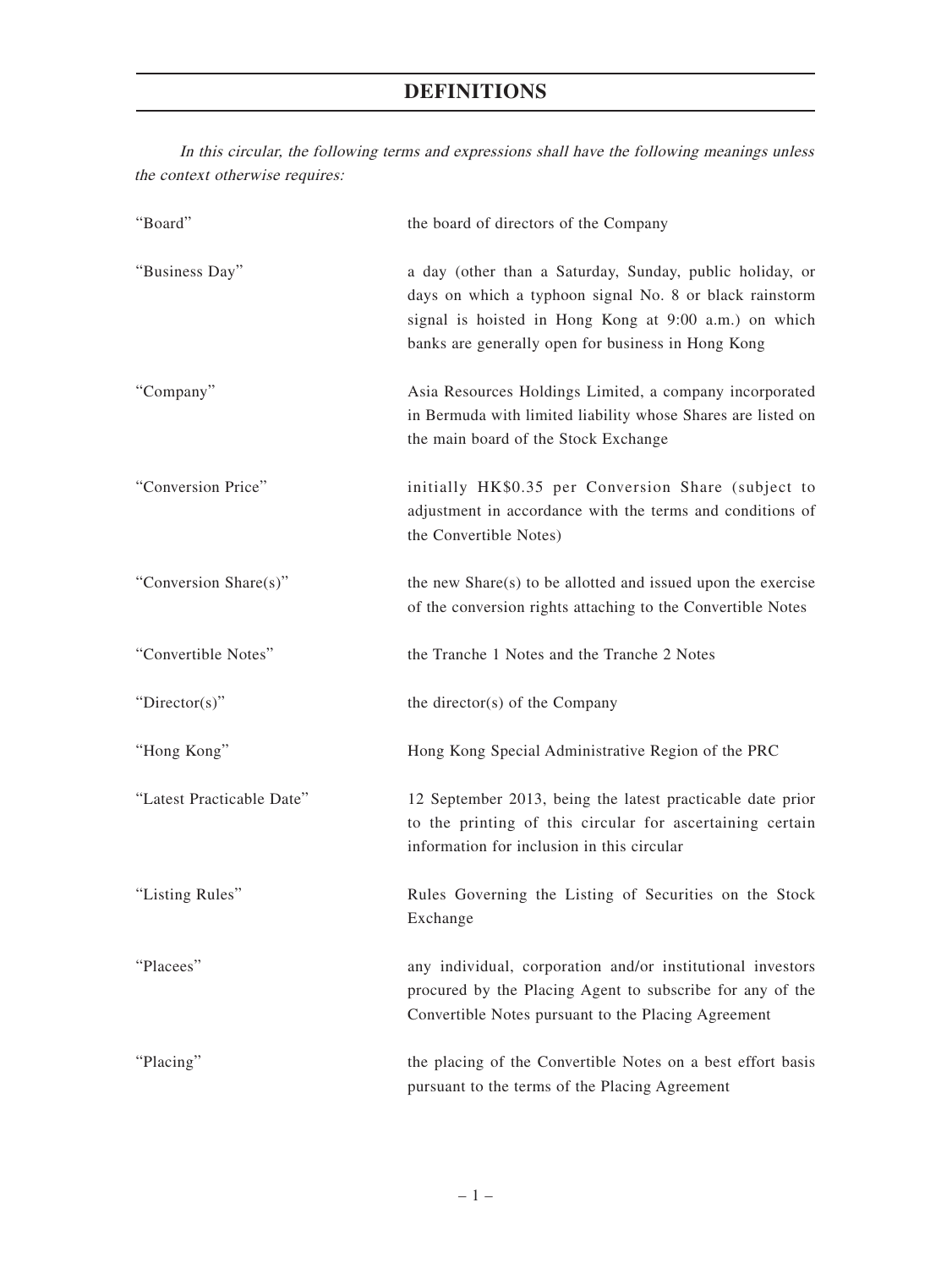# **DEFINITIONS**

| "Placing Agent"     | Kingston Securities Limited, a corporation licensed to carry<br>on type 1 (dealing in securities) regulated activities under<br>the Securities and Futures Ordinance (Chapter 571 of the<br>Laws of Hong Kong)                                                                                                  |
|---------------------|-----------------------------------------------------------------------------------------------------------------------------------------------------------------------------------------------------------------------------------------------------------------------------------------------------------------|
| "Placing Agreement" | a placing agreement dated 15 August 2013 entered into<br>between the Company and the Placing Agent in relation to<br>the Placing                                                                                                                                                                                |
| "PRC"               | People's Republic of China                                                                                                                                                                                                                                                                                      |
| "Share $(s)$ "      | ordinary share(s) of HK\$0.25 each in the share capital of<br>the Company                                                                                                                                                                                                                                       |
| "Shareholder(s)"    | $holder(s)$ of the Share $(s)$                                                                                                                                                                                                                                                                                  |
| "SGM"               | the special general meeting of the Company to be convened<br>for the Shareholders to consider, and if thought fit, pass<br>the resolution(s) to approve the Placing Agreement and the<br>transaction contemplated thereunder (including without<br>limitation the allotment and issue of the Conversion Shares) |
| "Stock Exchange"    | The Stock Exchange of Hong Kong Limited                                                                                                                                                                                                                                                                         |
| "Tranche 1 Notes"   | the first tranche of convertible notes in registered form<br>comprising the zero coupon convertible notes in the<br>principal amount of HK\$185,500,000 to be issued by the<br>Company to the Placees pursuant to the Placing Agreement                                                                         |
| "Tranche 2 Notes"   | the second tranche of convertible notes in registered form<br>comprising the 5% per annum coupon rate convertible notes<br>in the principal amount of HK\$350,000,000 to be issued<br>by the Company to the Placees pursuant to the Placing<br>Agreement                                                        |
| "HK\$"              | Hong Kong dollar(s), the lawful currency of Hong Kong<br>Special Administrative Region of the PRC                                                                                                                                                                                                               |
| $``\%"$             | per cent.                                                                                                                                                                                                                                                                                                       |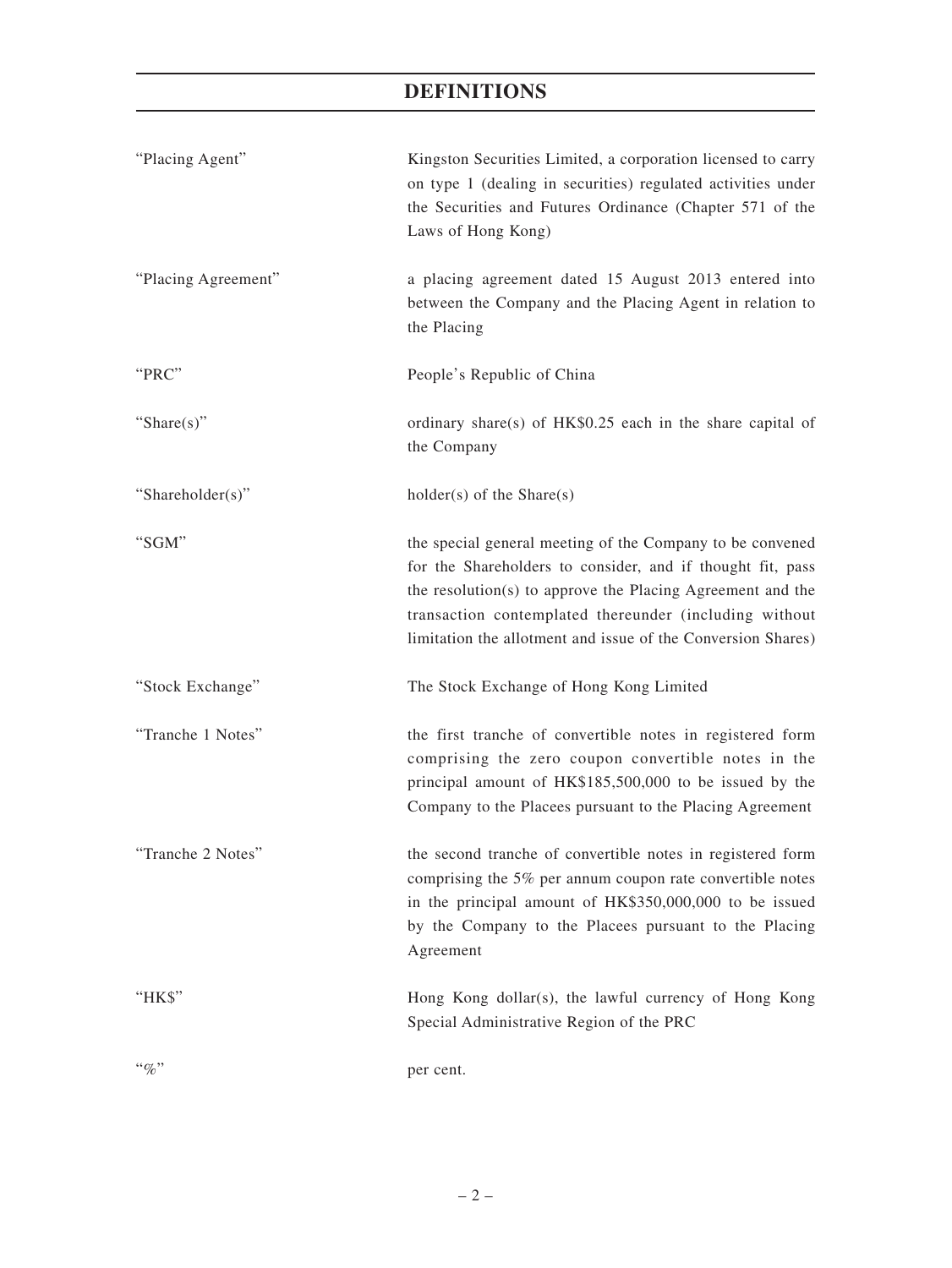# **Asia Resources Holdings Limited** 資源控股有限公司 亞洲

(incorporated in Bermuda with limited liability)

**(Stock Code: 899)**

| <i>Executive Directors</i> |
|----------------------------|
| Mr. CHIM Kim Lun Ricky     |
| Mr. CHEUNG Kai Kwong       |
| Mr. YEUNG Yiu Bong Anthony |

Non-executive Director Mr. TONG Leung Sang

Independent non-executive Directors Mr. ZHANG Xianlin Mr. LUM Pak Sum Mr. KWOK Hong Yee Jesse

Registered office Clarendon House 2 Church Street Hamilton HM 11 Bermuda

Principal place of business in Hong Kong Unit 04, 34th Floor Bank of America Tower 12 Harcourt Road Central Hong Kong

16 September 2013

To the Shareholders

Dear Sir/Madam,

## **PLACING OF CONVERTIBLE NOTES AND NOTICE OF SPECIAL GENERAL MEETING**

### **INTRODUCTION**

Reference is made to the announcement of the Company dated 15 August 2013 announcing that on 15 August 2013, the Company and the Placing Agent entered into the Placing Agreement, pursuant to which the Placing Agent agreed to procure, on a best efforts basis, independent Placees to subscribe in cash for the Convertible Notes of up to an aggregate principal amount of HK\$535,500,000.

The purpose of this circular is to provide the Shareholders with, among other things, further details of the Placing Agreement, a notice of the SGM and other information as required under the Listing Rules.

\* For identification purposes only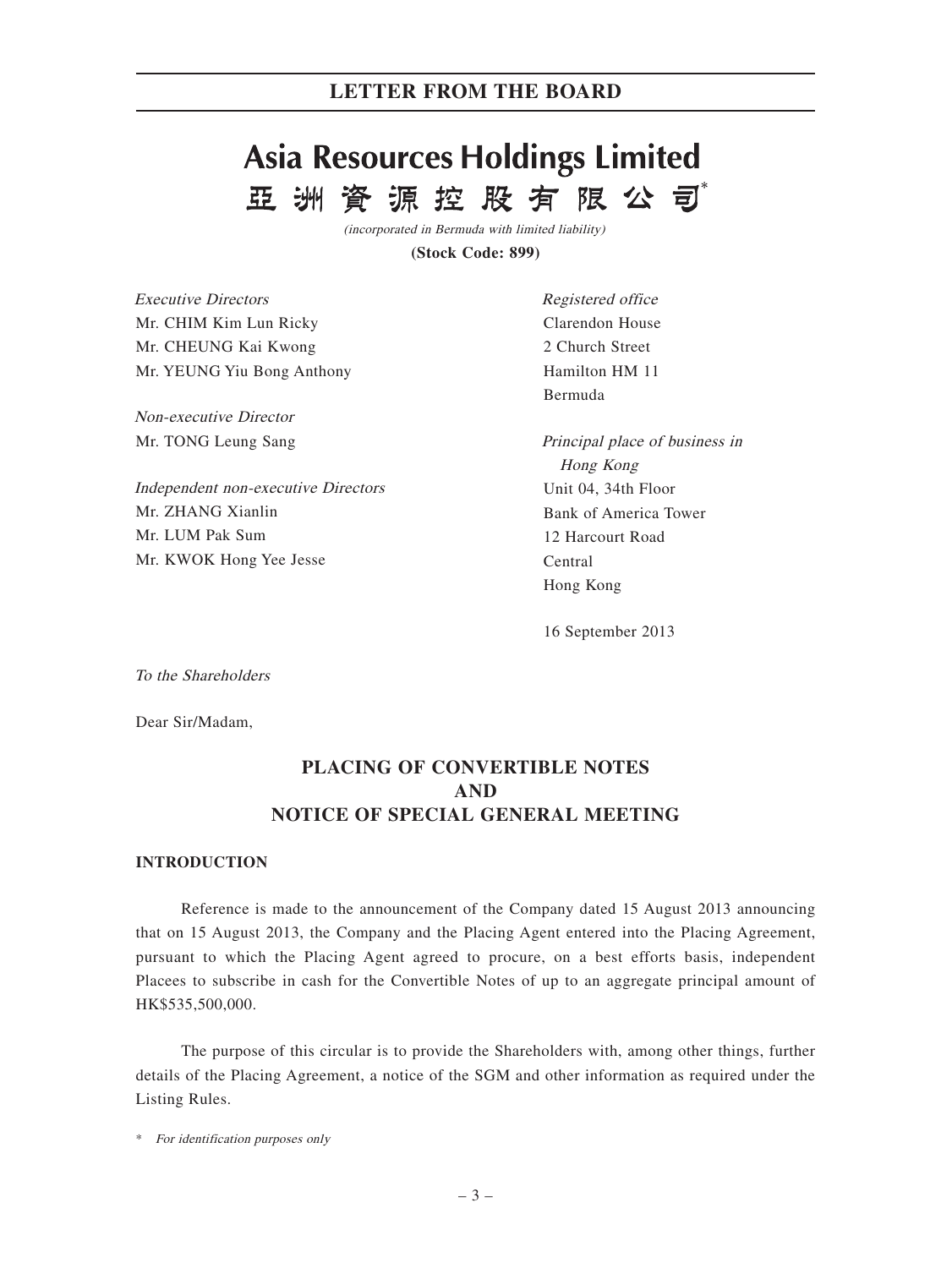## **THE PLACING AGREEMENT**

Date: 15 August 2013 (after trading hours)

**Issuer:** The Company

**Placing Agent:** Kingston Securities Limited

To the best of the information and knowledge of the Directors having made all reasonable enquiries, the Placing Agent and its ultimate beneficial owner(s) are not connected persons of the Company and are independent of and not connected with the Company and its connected persons.

Pursuant to the Placing Agreement, the Company agreed to issue and the Placing Agent agreed to place, on a best effort basis, the Convertible Notes of an aggregate principal amount of up to HK\$535,500,000 at the issue price of 100% of the principal amount of the Convertible Notes. It is expected that the Convertible Notes will be placed to not fewer than six independent Placees who are not connected with the Company and its connected persons procured by the Placing Agent.

### **Conditions precedent of the Placing**

Completion of the Placing is conditional upon fulfillment of the following conditions:

- (A) the Listing Committee of the Stock Exchange having granted or having agreed to grant the listing of and permission to deal in the Conversion Shares which may be issued upon the exercise of the conversion rights attaching to the Convertible Notes;
- (B) the Company, having convened a special general meeting at which resolutions shall have been duly passed by the Shareholders to approve the Placing Agreement and the transactions contemplated thereunder (including without limitation to the allotment and issue of the Conversion Shares); and
- (C) (if necessary) the Bermuda Monetary Authority granting its permission to the allotment and issue of the Conversion Shares to be issued upon the exercise of the conversion rights attaching to the Convertible Notes.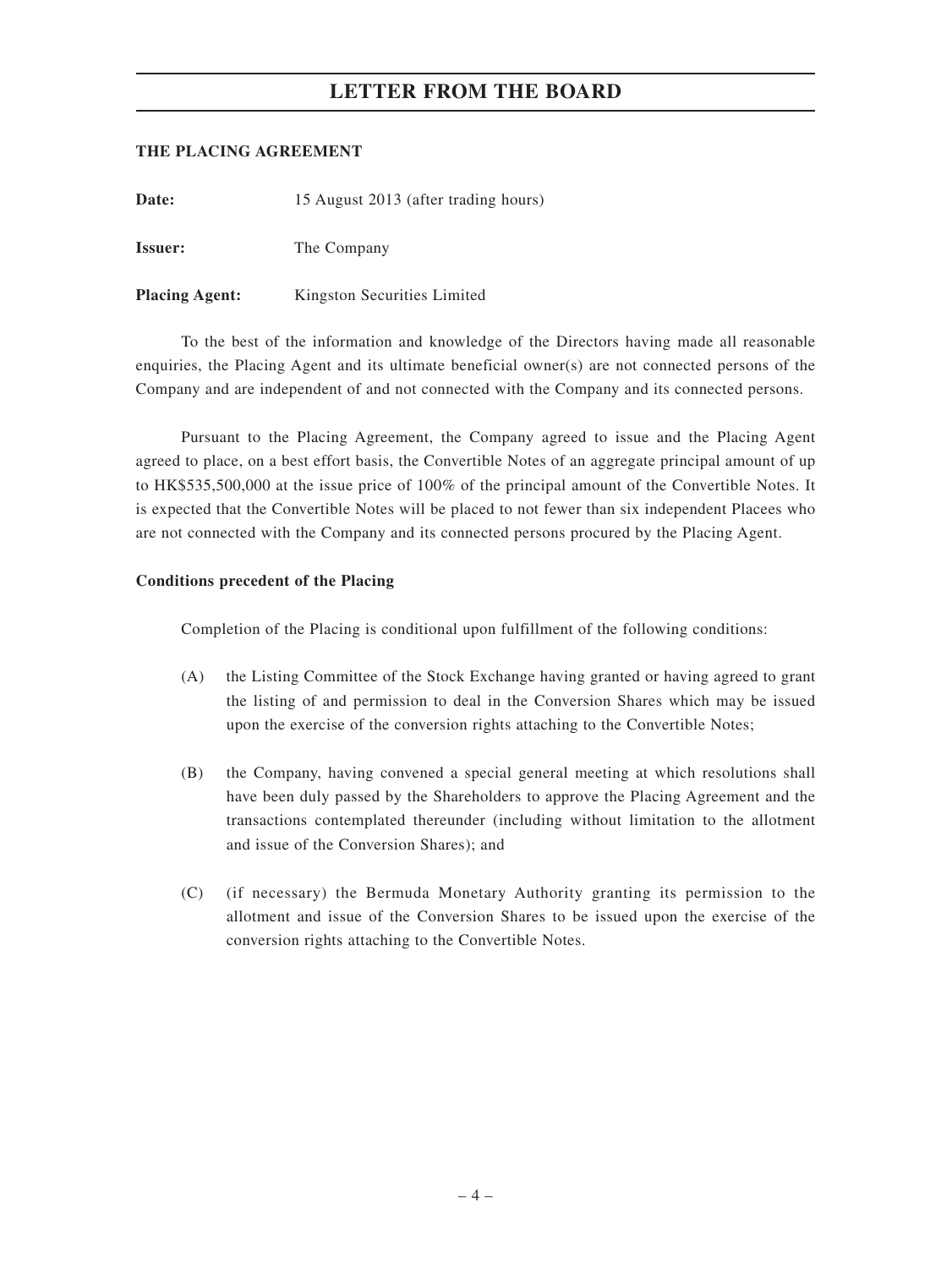If any of the above conditions precedent is not fulfilled on or prior to the 90th day from the date of the SGM (but not later than 31 January 2014 or such other date as the Placing Agent and the Company may agree in writing), the Placing Agreement shall have no effect and no party shall have any liability to the other party in respect of the Placing Agreement save for any rights or obligations which may have accrued under the Placing Agreement prior to such termination. For the avoidance of doubt, the placing period will commence from the date on which Shareholders' approval for the Placing is obtained at the SGM and the long stop date under the Placing will be the 90th day from the date of the SGM or 31 January 2014, whichever is earlier. In the event that the Company and the Placing Agent agree to extend the long stop date beyond 31 January 2014, the Company will obtain Shareholders' approval again for such extension.

#### **Completion of the Placing**

Subject to the fulfillment of the above conditions precedent and the Placing Agent's right to terminate the Placing Agreement as described under paragraph headed "Termination" below, completion of the Placing shall take place on the fifth (5th) Business Day after all the conditions precedent are satisfied in accordance with the Placing Agreement, or such other date as the Placing Agent and the Company may agree in writing.

## **Termination**

If at any time on or prior to 9:00 a.m. on the date of completion of the Placing:

- (A) there develops, occurs or comes into force:
	- (I) any new law or regulation or any change in existing laws or regulations which in the absolute opinion of the Placing Agent has or is likely to have a material adverse effect on the business or financial or trading position or prospects of the Group; or
	- (II) any significant change (whether or not permanent) in local, national or international economic, financial, political or military conditions which in the absolute opinion of the Placing Agent is or may be materially adverse in the context of the Placing; or
	- (III) any significant change (whether or not permanent) in local, national or international market conditions which in the absolute opinion of the Placing Agent is or may be materially adverse in the context of the Placing or makes it inadvisable or inexpedient to proceed therewith; or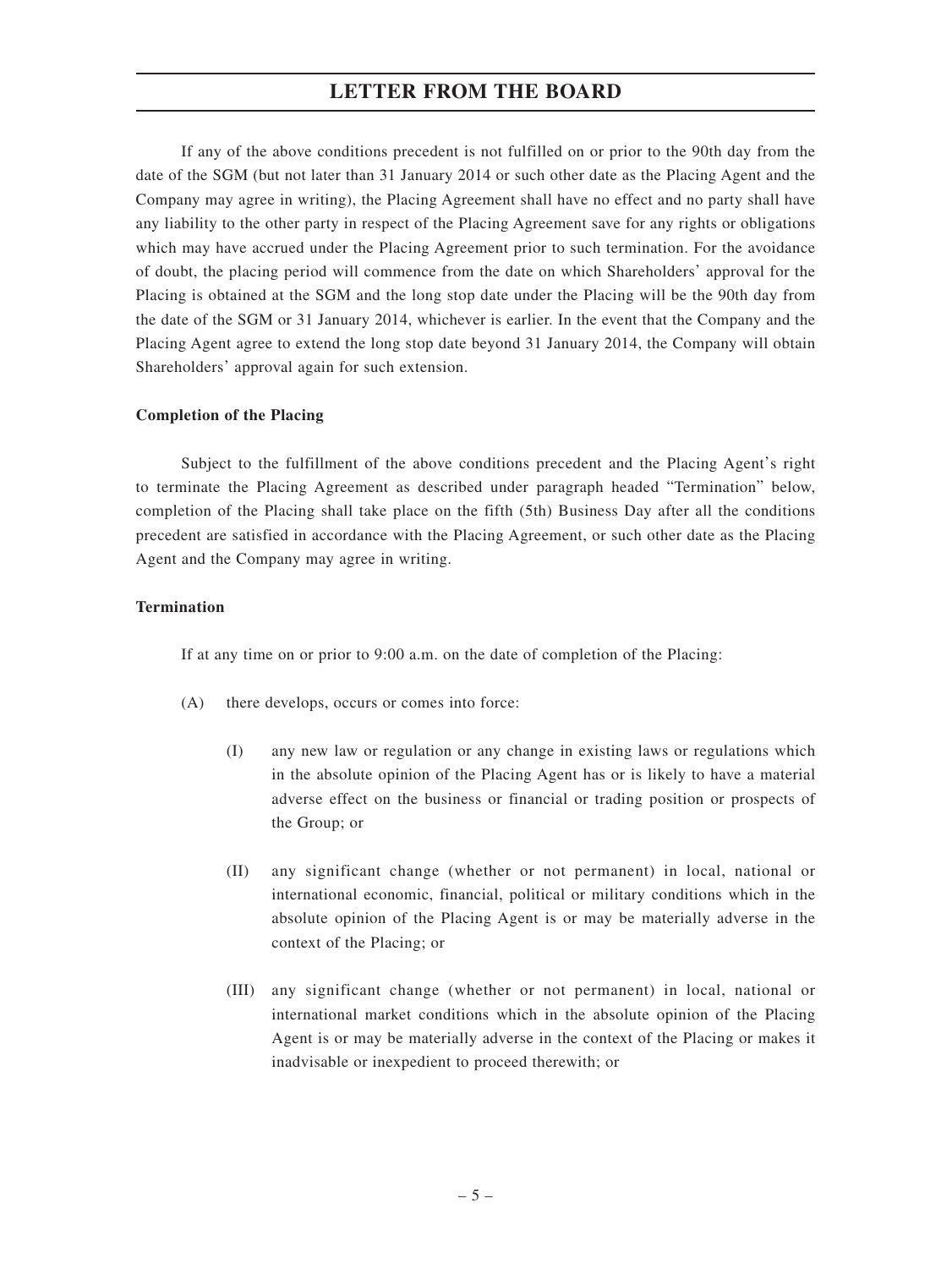- (B) any breach (which is material in the absolute opinion of the Placing Agent) of any of the warranties and undertakings of the Company set out in the Placing Agreement comes to the knowledge of the Placing Agent or there has been a breach (which is material in the absolute opinion of the Placing Agent) of any other provision of the Placing Agreement; or
- (C) any suspension in the trading of the Shares on the Stock Exchange for more than ten consecutive trading days (save for the purposes of the clearing of the announcement(s) or circular(s) relating to the Placing Agreement, the placing of the Convertible Notes and/or any other ancillary agreements/matters),

then and in any such case, the Placing Agent may terminate the Placing Agreement without liability to the Company by giving notice in writing to the Company, which notice may be given at any time prior to 9:00 a.m. on the date of completion of the Placing.

In the event that the Placing Agent terminates the Placing Agreement due to the occurrence of any of the aforesaid event, all obligations of each of the Company and the Placing Agent under the Placing Agreement shall cease and determine and none of the Company and the Placing Agent shall have any claim against each other in respect of any matter arising out of or in connection with the Placing Agreement save for any breach arising prior to such termination.

## **PRINCIPAL TERMS OF THE CONVERTIBLE NOTES**

The principal terms of the Convertible Notes are summarised below:

| Issuer            | The Company.                                                                                                                                                             |
|-------------------|--------------------------------------------------------------------------------------------------------------------------------------------------------------------------|
| Principal amounts | HK\$535,500,000, comprising the Tranche 1 Notes with the<br>principal amount of HK\$185,500,000 and the Tranche 2 Notes<br>with the principal amount of HK\$350,000,000. |
| Interest          | The Tranche 1 Notes shall accrue no interest.                                                                                                                            |
|                   | The Tranche 2 Notes shall bear interest at a rate of $5\%$ per annum<br>from the date of issue payable semi-annually in arrears.                                         |
| Maturity date     | The date falling on the second anniversary of the date of issue of<br>the Convertible Notes.                                                                             |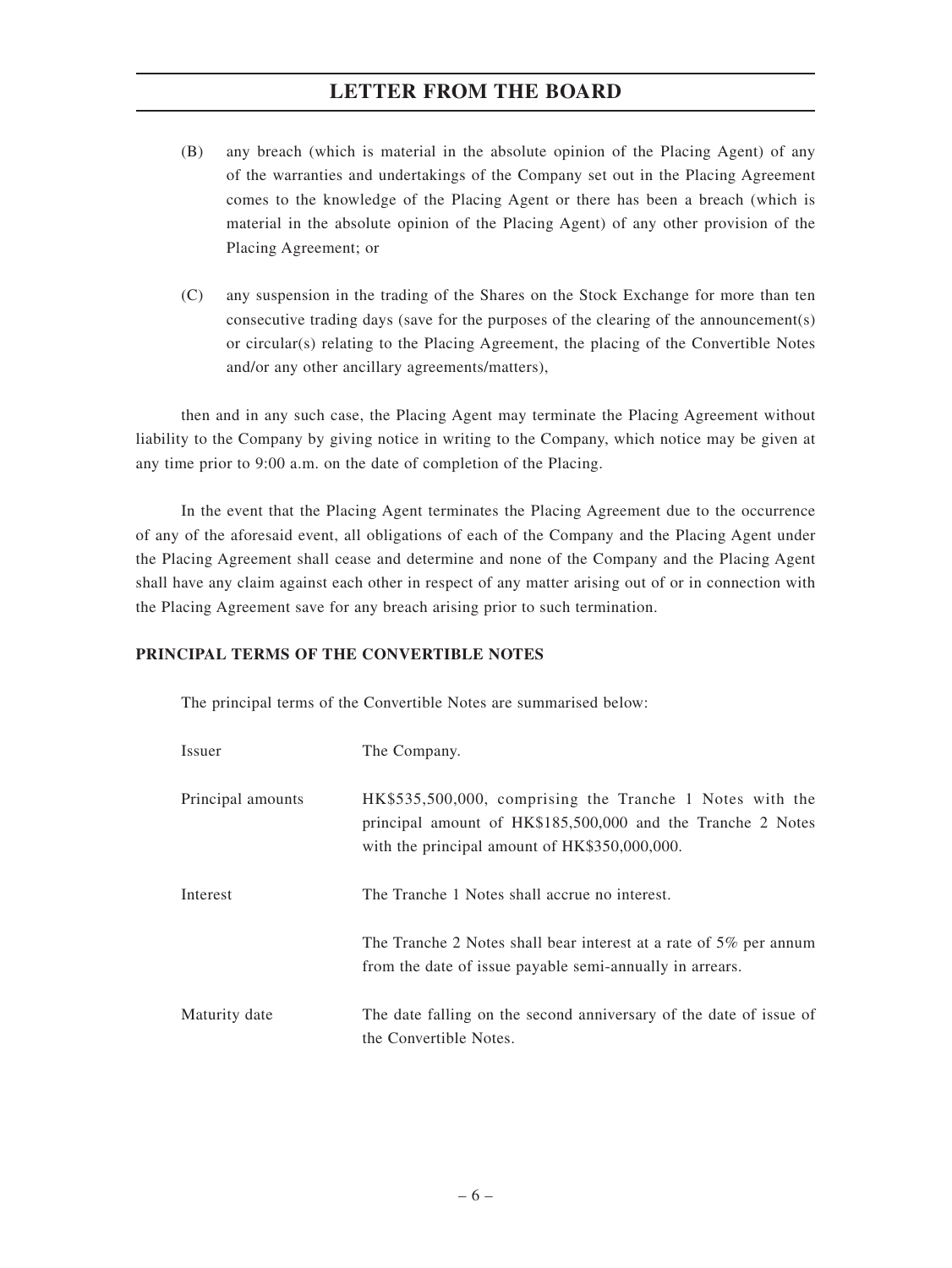- Conversion price The conversion price under the Placing Agreement, subject to the usual adjustment, is HK\$0.35 per Conversion Share. The conversion price of the Convertible Notes is subject to antidilution adjustment provisions which are standard terms for convertible securities of similar type. The anti-dilution adjustment events will arise as a result of certain change in the Shares including, inter alia, consolidation or sub-division of Shares, capitalisation of profits or reserves, capital distributions in cash or specie or subsequent issue of securities in the Company.
- Conversion rights The conversion rights under the Tranche 1 Notes shall be exercisable during the conversion period commencing on the date of issue of the Convertible Notes and ending on the 3rd Business Day immediately preceding the maturity date. The conversion rights under the Tranche 2 Notes shall be exercisable during the conversion period commencing on the date falling on the 90th day from the date of issue of the Tranche 2 Notes and ending on the 3rd Business Day immediately preceding the maturity date.

Upon the exercise of any conversion rights under the Convertible Notes, the Company will allot and issue such number of Conversion Shares in respect of which conversion rights are exercised provided that no conversion right may be exercised, to the extent that following such exercise (i) a holder of the Convertible Notes and parties acting in concert with it, taken together, will directly or indirectly, control or be interested in 20% or more of the entire issued share capital of the Company or such percentage as may from time to time be specified in the Hong Kong Code on Takeovers and Mergers as being the level for triggering a mandatory general offer, whichever is lower (the "**Maximum Limit**"), or (ii) the Company will be in breach of the minimum public float requirement under the Listing Rules.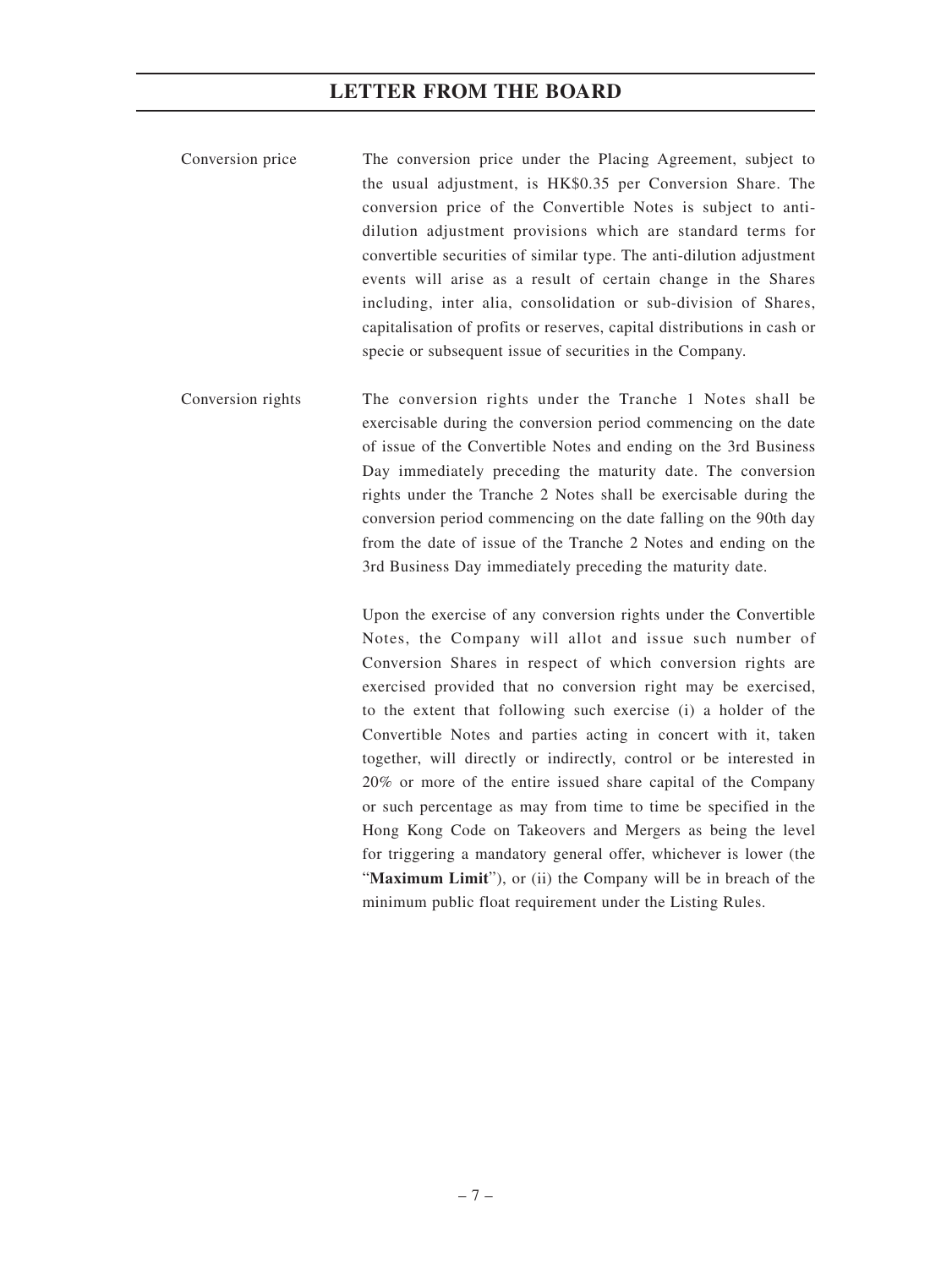Pursuant to the terms and conditions of the Convertible Notes, any Convertible Note which remains outstanding by 4:00 p.m. (Hong Kong time) on the maturity date will be converted automatically into the Conversion Shares. However, there will not be any automatic conversion of the Convertible Notes at maturity if such conversion will result in (i) a holder of the Convertible Notes and parties acting in concert with it, taken together, will directly or indirectly, control or be interested in the Maximum Limit or more of the entire issued share capital of the Company, or (ii) the Company will be in breach of the minimum public float requirement under the Listing Rules. All outstanding Convertible Notes which are not converted at the maturity date will be cancelled by the Company and fully waived without any cost.

Status The Convertible Notes constitute direct, unconditional, unsubordinated and unsecured obligations of the Company, ranking pari passu and rateably without any preference among themselves, and with other direct, unconditional, unsubordinated and unsecured obligations of the Company.

Voting The Convertible Notes do not confer any voting rights at any meetings of the Company.

Transferability The Convertible Notes will be freely transferable provided that if the transfer is made to a connected person (as defined under the Listing Rules), such transfer shall comply with the requirements under the Listing Rules.

Redemption The Convertible Notes are not redeemable by any holder of the Convertible Notes or the Company.

> Holders of the Convertible Notes will have no right of early redemption or right to redeem at maturity date. The Company has no obligation to repay any outstanding principal amount of the Convertible Notes at the maturity date.

Lock-up period The Conversion Shares will not be subject to any lock-up period.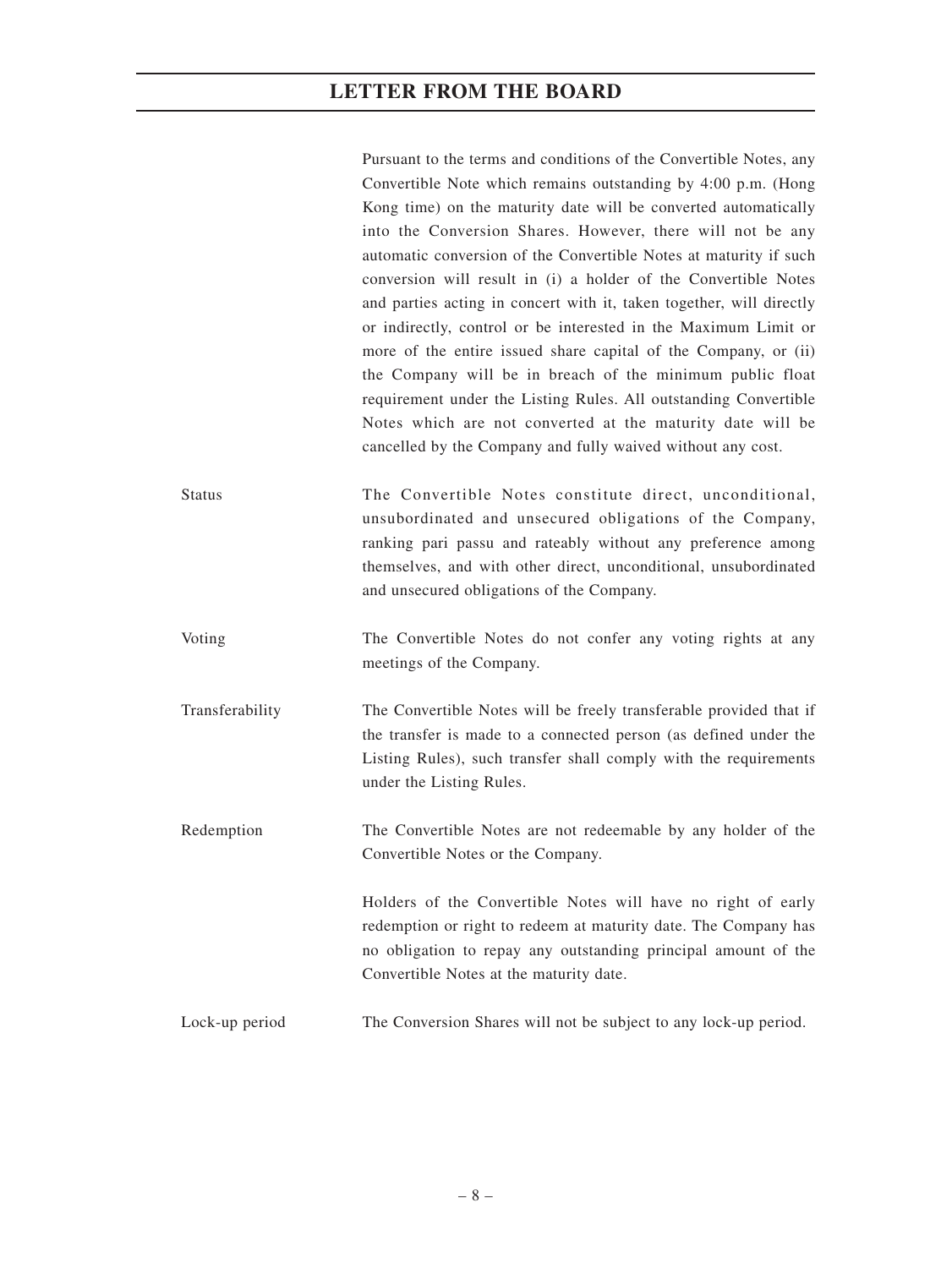The Convertible Notes are structured in two tranches. The Directors believe that offering the Convertible Notes in two tranches with different terms will provide an opportunity for the Company to attract a wider range of potential investors and hence enhancing the successful rate of the Placing. If the conversion rights attached to the Convertible Notes are exercised, the capital base of the Company will be enlarged and strengthened and its Shareholders base will also be broadened by the introduction of new investors. The two tranches of Convertible Notes will be placed in accordance to the preference of the Placing Agent and the potential investors, not in any specific or fixed placing order.

The terms of the Convertible Notes, including the interest rate thereunder, were determined after arm's length negotiations between the Company and the Placing Agent with reference to, among other things, the recent performance of the Shares, the Group's existing financial position and current market conditions. The Directors are of the view that the interest rate for Tranche 2 Notes of 5% per annum is reasonable and in line with prevailing market practice as it is in the range as set by other companies listed on the Stock Exchange issuing convertible notes/bonds in the past three months.

As stated in the terms and conditions of the Convertible Notes above, any Convertible Note which remains outstanding by 4:00 p.m. (Hong Kong time) on the maturity date will be converted automatically into the Conversion Shares. The Board is of the view that the primary advantage of automatic conversion of the outstanding Convertible Notes on maturity date is to minimize the potential needs of substantial cash outlay which may happen if repayment is otherwise required upon maturity. Notwithstanding the significant dilution effect to the shareholders, having taken into consideration, among others, that (i) the terms of the Placing would allow the Company to relieve from the burden of potentially significant cash outlay if repayment is otherwise required upon maturity; and (ii) the business and financial position of the Company, the Board is of the view that the advantages of automatic conversion outweigh the dilution impact on existing Shareholders due to such conversion.

## **Conversion Shares**

The Conversion Price of HK\$0.35 per Conversion Share represents:

- (i) a discount of approximately 14.63% to the closing price of HK\$0.41 per Share as quoted on the Stock Exchange on the date of the Placing Agreement;
- (ii) a discount of approximately 14.84% to the average closing price of approximately HK\$0.411 per Share for the last five trading days immediately prior to the date of the Placing Agreement;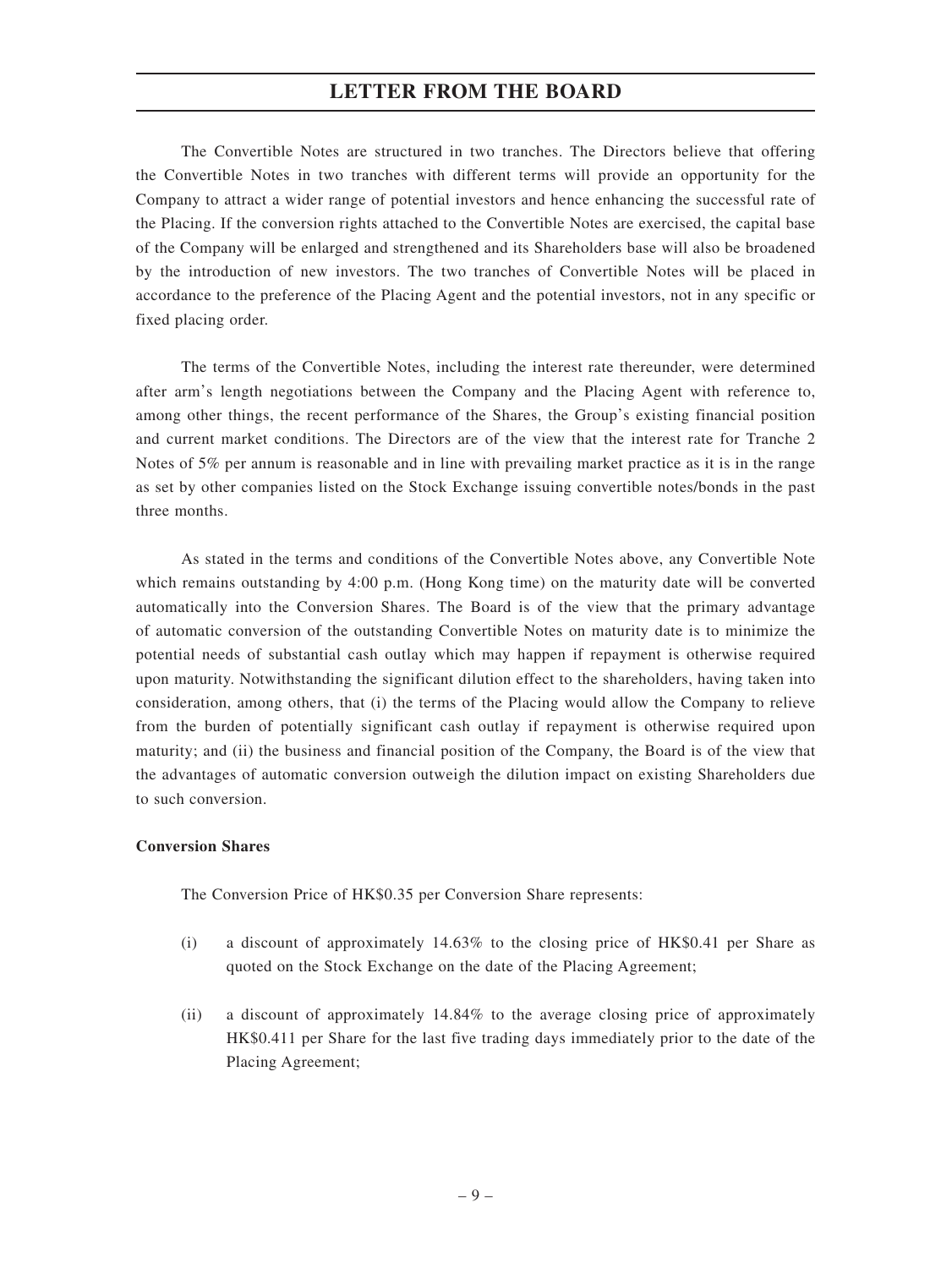- (iii) a discount of approximately 21.52% to the average closing price of approximately HK\$0.446 per Share for the last ten trading days immediately prior to the date of the Placing Agreement; and
- (iv) a discount of approximately 21.35% to the closing price of HK\$0.445 per Share as quoted on the Stock Exchange on the Latest Practicable Date.

The Conversion Price was determined after arm's length negotiations between the Company and the Placing Agent with reference to the recent performance of the Shares, the Group's existing financial position and current market conditions. In more details, the factors that have been taken into consideration include but not limited to (i) the recent trading prices and the historically low liquidity of the Shares; (ii) the continued unsatisfactory business and financial performance of the Company; and (iii) the range of discount given by the conversion price of the convertible notes/ bonds issued by other listed companies on the Stock Exchange within the past three months.

Based on the Conversion Price of HK\$0.35, a maximum number of 1,530,000,000 Conversion Shares will be allotted and issued upon exercise of the conversion rights attached to the Convertible Notes in full, which represent:

- (i) approximately 566.67% of the existing issued share capital of the Company of 270,000,000 Shares; and
- (ii) approximately 85.00% of the issued share capital of the Company as enlarged by the issue of the Conversion Shares.

Based on the above and the reasons as set out in the section headed "Reasons for the Placing of the Convertible Notes and Use of Proceeds" below, the Directors (including the independent nonexecutive Directors) are of the view that the terms of the Convertible Notes are fair and reasonable and are in the interests of the Company and the Shareholders as a whole.

The Conversion Shares, when allotted and issued, will rank pari passu in all respects with the Shares in issue on the date of allotment and issue of the Conversion Shares. Holders of the Conversion Shares will be entitled to receive all future dividends and distributions on or after the date of allotment and issue of the Conversion Shares.

### **Specific mandate**

The Conversion Shares will be issued under a specific mandate proposed to be sought from the Shareholders at the SGM.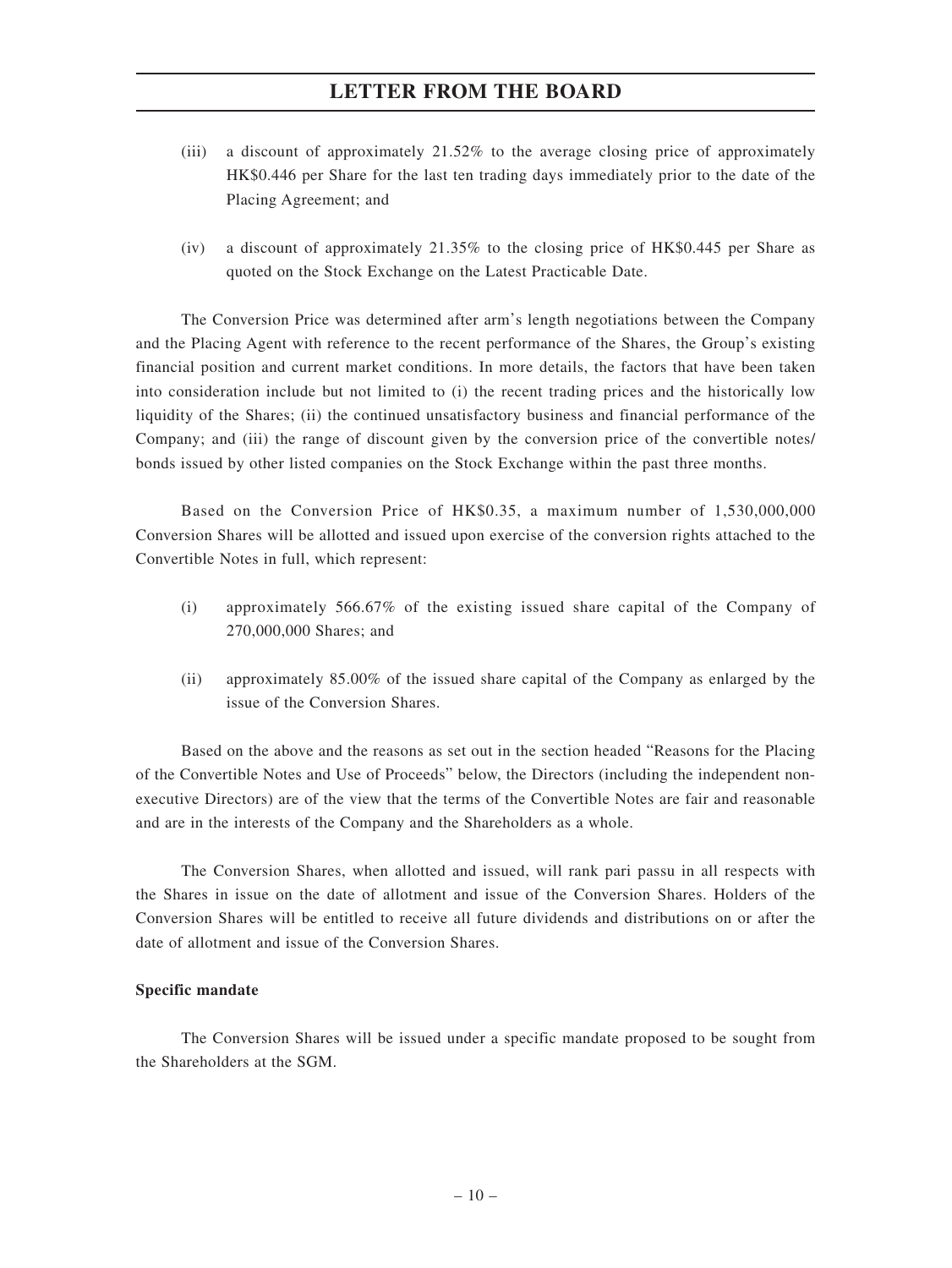#### **Application for listing**

Application will be made to the Stock Exchange for the granting of the listing of, and permission to deal in, the Conversion Shares. No application will be made for the listing of the Convertible Notes.

#### **REASONS FOR THE PLACING OF THE CONVERTIBLE NOTES AND USE OF PROCEEDS**

#### **Investment opportunities in the PRC property market**

The Company is an investment holding company. The Group is principally engaged in manufacturing and sale of pharmaceutical products and iron mining business. It is the Company's corporate strategy to diversify the Group's businesses in order to improve its earning base. With such strategy in mind, the Group, with the endorsement of the Board, has been looking for investment opportunities on an on-going basis from time to time. Through an external debt settlement by the Company as a debtor in 2012, the Company obtained ownership of a number of properties in Hangzhou, the PRC. In the course of exploring the potential use of the said properties, the Directors noted the recent development in the PRC property market. Notwithstanding certain tightening measures have been imposed by the PRC government, including without limitation, the government intervention, the Directors consider such measures are beneficial to the development of a more sustainable and healthier property market in the PRC in long run and thereby expect a growth in the real estate sector in the PRC.

At the time of entering into of the Placing Agreement, the Company was reviewing several real estate projects and had identified a real estate project in the PRC which the Board considered to be most probable. Based on the information provided by the counterparty, the project company owns a piece of land with a site area of approximately 49,000 square meters in Guangzhou, the PRC on which residential and commercial properties could be developed. The counterparty has preliminary asked for a consideration of approximately HK\$350,000,000 for the land. The Company has started preliminary negotiations with the counterparty and is currently in the early stage of project review. No definitive agreements or terms in respect of the real estate project have been reached between the Company and the counterparty. The Directors are of the view that the real estate project currently identified represents an opportunity that provides alternative income stream and business diversification to the Company. As at the Latest Practicable Date, the Company was in the course of reviewing other investment opportunities as well but considered the real estate project described above to be most probable. In the circumstances, considering the expected funding needs for the real estate project and the time required for raising such funding, the Board is of the view that it is appropriate to conduct fund raising activities at this stage to raise sufficient fund for the real estate project should the parties could reach any agreement in the near future.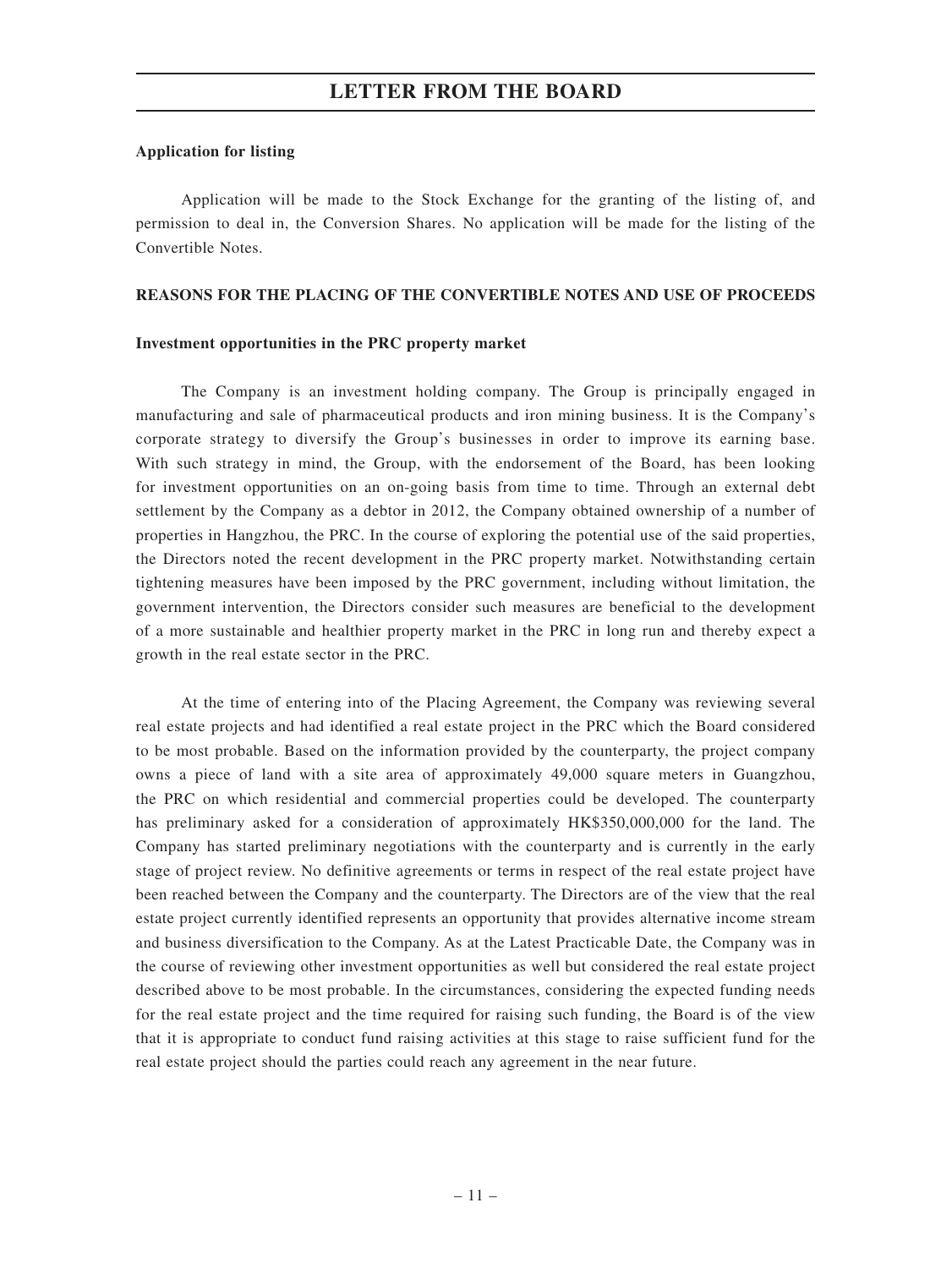To date, the iron sand trading business of the Group is already in operation and commercial production stage. No additional capital of material size is expected to be required for the current production. On the other hand, the real estate project is proposed to be funded by the proceeds from the Placing. As such, the Directors consider the Company will have sufficient capital in operating its existing iron mining business together with the real estate projects for the businesses, if such investment becomes materialized.

#### **Experiences of the Board in property market**

Mr. Chim Kim Lun Ricky, the chairman and an executive Director, was an executive director of China Fair Land Holdings Limited (stock code: 169) (currently known as Wanda Commercial Properties (Group) Co., Limited), a company listed on the Stock Exchange which was principally engaged in property development in the PRC, for the period from June 2007 to December 2008. Mr. Chim has obtained much experience in the commercial field, including property development in the PRC, through his directorships in the above mentioned company and other companies since 1990s.

Mr. Yeung Yiu Bong Anthony, an executive Director of the Company, holds a Bachelor of Arts (Hons) degree in Architecture. Mr. Yeung worked at an architecture firm, GMW Partner, in the United Kingdom from 1986 to 1988 during which he was a member of the team responsible for the development project for the Prudential Assurance PLC Building located at Minster Court, City of London, a commercial scheme consisted of 3 office blocks. Mr. Yeung then worked at another architecture firm, Chapman Taylor Partners, in the United Kingdom from 1988 to 1990 during which he was a member of the team responsible for the development project of the Meadowhall Shopping Centre, Sheffield and also the development project of the Lakeside Shopping Centre, Thurrock, East London. Mr. Yeung came back to Hong Kong in 1992 to work for a local property developer which had a joint venture project in 1993 in which Mr. Yeung was instrumental in the design and development of a complex which included a shopping mall and 2 residential blocks in Guangzhou, the PRC.

With the experience of the two executive Directors described above, the Board believes that it has the relevant experience and knowledge in real estate projects and property market. In addition, in order to ensure the smooth operation of the real estate project if such investment materialises, the Company intends to recruit additional professionals in the field.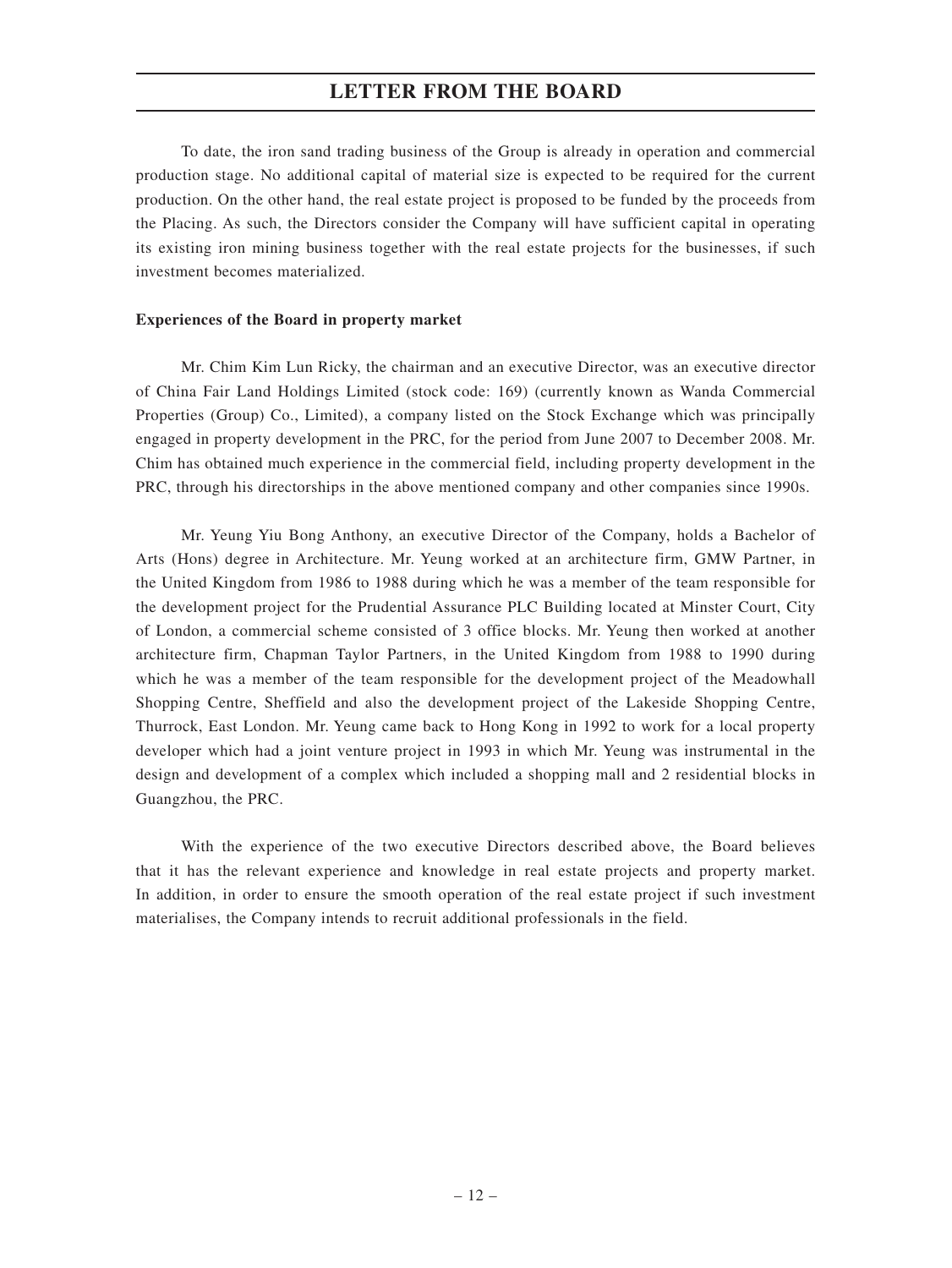#### **Other financing alternatives**

The Directors have considered various fund raising methods namely, bank borrowings, rights issue, open offer or share placement, and is of the view that the issue of the Convertible Notes is an appropriate means of raising funds for the Company. Given the continued unsatisfactory business and financial performances the Company, banking facilities may not be available or may be obtained by the Group with unfavorable terms such as high interest rates with additional pledges or guarantees. Given the prevailing volatile market condition, recent performance of the Shares and the financial performance of the Company, the Company has encountered difficulties in engaging underwriters or placing agents for any open offer, rights issue or share placement activities or the issue price have to be offered in deep discount to potential underwriter or placing agent to increase the attractiveness of such exercises. In addition, open offer or rights issue will involve higher transaction costs and longer completion time.

As such, the Directors consider that, among various fund raising alternatives, the placing of the Convertible Notes is the most appropriate means in view of the prevailing volatile market conditions, the historical financial performance and existing position of the Company, and the fund raising size. The Directors consider that the issue of the Convertible Notes will provide the Company with immediate funding without immediate dilution of the shareholding of the existing Shareholders and, if the conversion rights attached to the Convertible Notes are exercised, the capital base of the Company will be enlarged.

Having taken into account of, among others, the fund raising size, the Company's market capitalisation, the terms and conditions of the Convertible Notes, the recent performance of the Shares, the Group's existing financial position and current market conditions, the Board considers that proposed placing period is fair and reasonable and is in the interests of the Company and the Shareholders as a whole in light of the volatile stock market.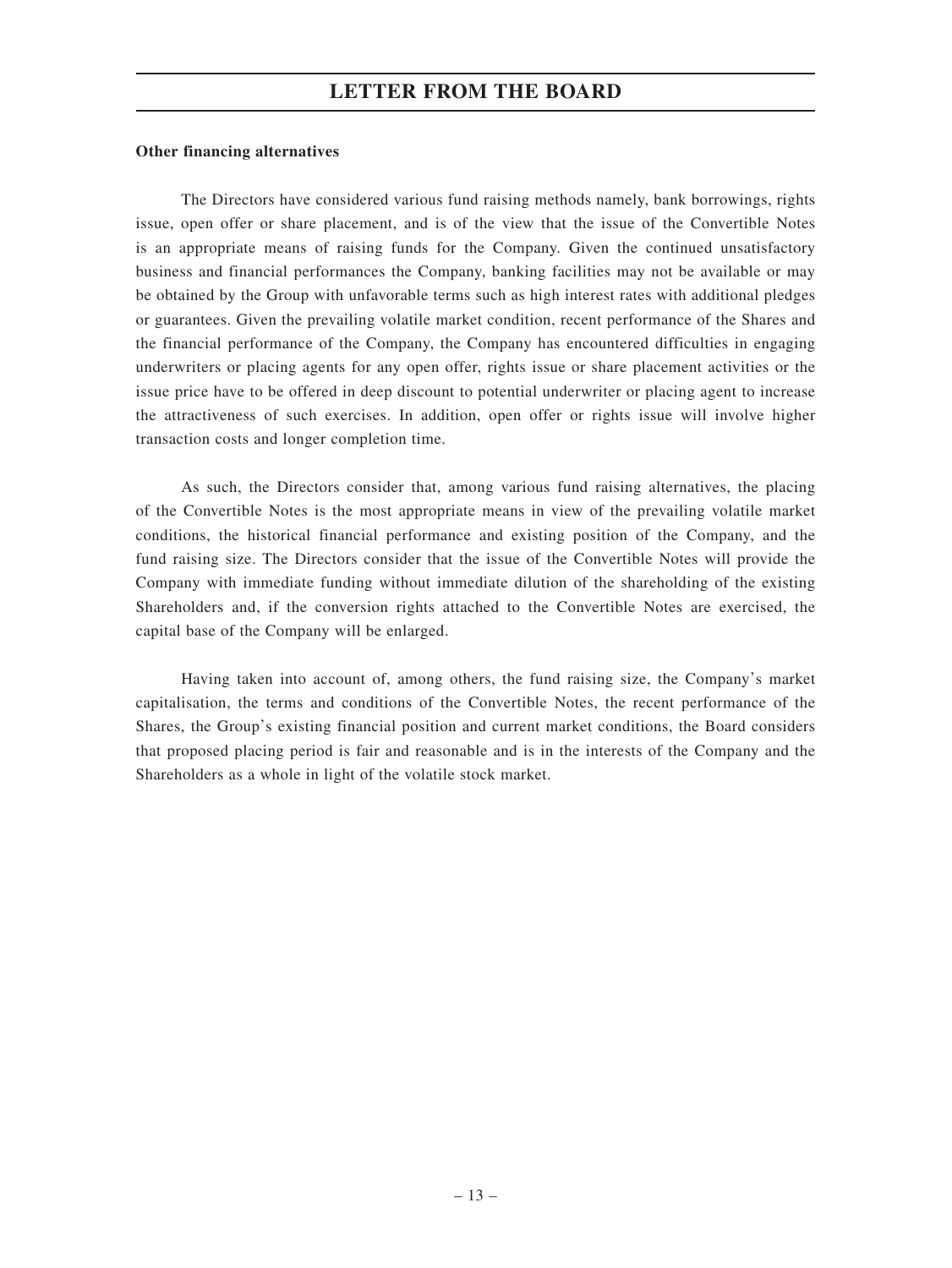Having taken into account, among others, that (i) the structure of the Convertible Notes is expected to able to attract a wider range of potential investors; (ii) the interest rates of the Convertible Notes is within the range as set by other companies listed on the Stock Exchange issuing convertible notes/bonds in the past three months; (iii) the discount to the closing price of the Share on the date of the Placing Agreement as represented by the Conversion Price is within the market range as set by other companies listed on the Stock Exchange issuing convertible notes/ bonds in the past three months; (iv) the fund raising size of the Placing; (v) the Company's market capitalization; (vi) the existing financial position of the Company; and (vii) the terms of the Placing would allow the Company to be relieved from the burden of potentially significant cash outlay if repayment is otherwise required upon maturity, the Directors (including the independent nonexecutive Directors) consider that the terms of the Convertible Notes and the Placing Agreement are on normal commercial terms, are fair and reasonable and are in the interests of the Company and the Shareholders as a whole.

#### **Use of proceeds**

Assuming the Convertible Notes are placed in full, the maximum gross proceeds from the placing of the Convertible Notes is HK\$535,500,000 and maximum net proceeds from the placing of the Convertible Notes (after deducting the commission and other related expenses) is estimated to be approximately HK\$532,400,000. Assuming the Convertible Notes are placed in full and converted into the Conversion Shares at the initial Conversion Price of HK\$0.35, the net proceeds raised per Conversion Share will be approximately HK\$0.348. The net proceeds from the Convertible Notes will be used (i) as to approximately HK\$350,000,000 for potential future investments, including the real estate project described above; and (ii) the remaining net proceeds of approximately HK\$182,400,000 as the construction cost of the real estate project.

In case the real estate project does not become materialized, the Company intends to apply the entire net proceeds from the Placing of approximately HK\$532,400,000 for other potential future investments. Until such opportunities arise, the Company will maintain the net proceeds as short-term bank deposits and/or for suitable investment in listed securities in Hong Kong or other markets in order to enhance the cash management.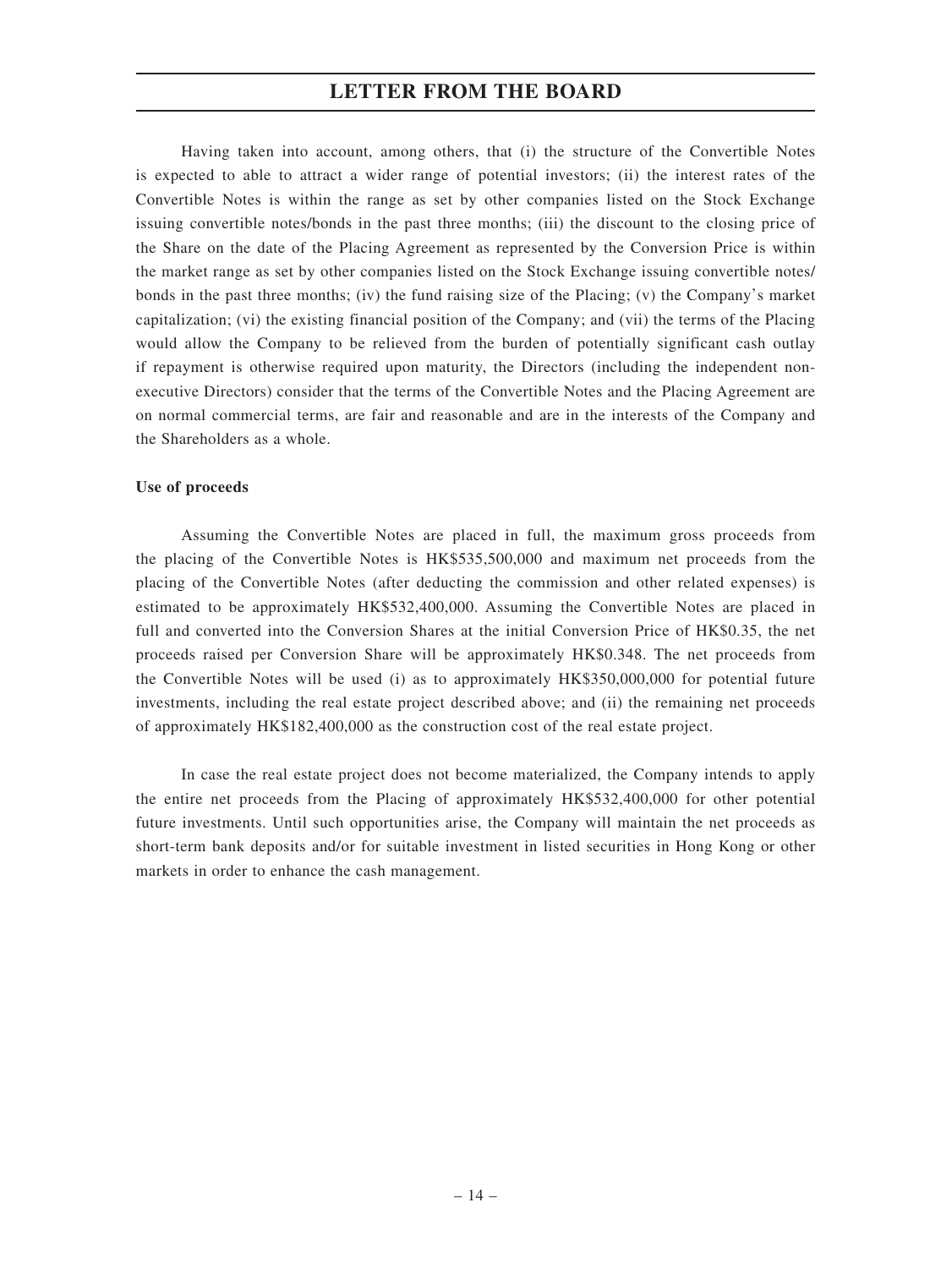## **FUND RAISING ACTIVITIES OF THE COMPANY IN THE PAST TWELVE MONTHS**

The Company has conducted the following fund raising activities in the past twelve months prior to the Latest Practicable Date.

| Date of announcement                     | 12 July 2013                                                                                                                                                                                                    |  |  |  |
|------------------------------------------|-----------------------------------------------------------------------------------------------------------------------------------------------------------------------------------------------------------------|--|--|--|
| Fund raising activities                  | Placing of new Shares                                                                                                                                                                                           |  |  |  |
| Net proceeds                             | HK\$18,000,000                                                                                                                                                                                                  |  |  |  |
| Intended use of proceeds<br>as announced | General working capital and/or to pursue suitable<br>investment opportunities                                                                                                                                   |  |  |  |
| Actual use of proceeds                   | As at the Latest Practicable,                                                                                                                                                                                   |  |  |  |
|                                          | approximately HK\$3,200,000 had been utilised as<br>general working capital;                                                                                                                                    |  |  |  |
|                                          | approximately HK\$800,000 had been utilised as<br>capital expenditures for the properties in Hangzhou<br>as detailed in the Company's announcement dated 7<br>August 2012 and circular dated 12 September 2012; |  |  |  |
|                                          | approximately HK\$4,000,000 had been utilised as<br>working capital for the Group's mining business in<br>Indonesia shortly after the Company's announcement<br>dated 15 August 2013; and                       |  |  |  |
|                                          | the remaining balance of approximately                                                                                                                                                                          |  |  |  |

HK\$10,000,000 had been deposited into the Company's account held in a bank in Hong Kong.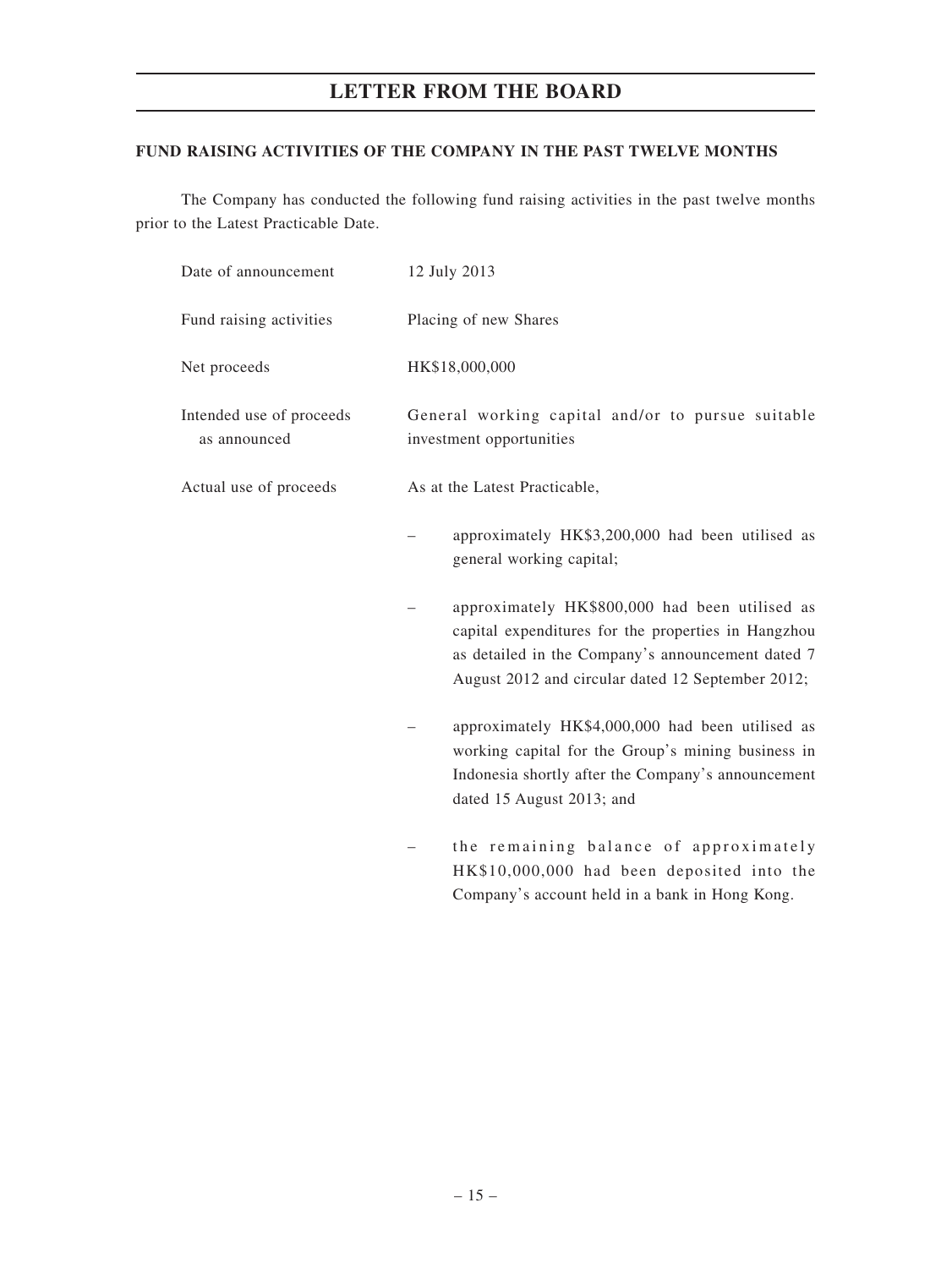#### **EFFECTS ON THE SHAREHOLDING STRUCTURE**

The following table sets out the shareholding structure of the Company as at the Latest Practicable Date and immediately after the allotment and issue of the Conversion Shares upon full conversion of the Convertible Notes (assuming there is no change in the existing shareholding of the Company).

|                                                      |                                                              | As at the<br><b>Latest Practicable Date</b>                                         |                                                              | <b>Immediately after</b><br>the allotment and issue of<br>the Conversion Shares upon<br>full conversion of<br>the Convertible Notes<br>(for illustrative purpose only)<br>(Note 3) |
|------------------------------------------------------|--------------------------------------------------------------|-------------------------------------------------------------------------------------|--------------------------------------------------------------|------------------------------------------------------------------------------------------------------------------------------------------------------------------------------------|
| <b>Name</b>                                          | Number of<br><b>Shares held</b><br>directly<br>or indirectly | Approximate<br>percentage of<br>the total issued<br>share capital of<br>the Company | Number of<br><b>Shares held</b><br>directly<br>or indirectly | Approximate<br>percentage of<br>the total issued<br>share capital of<br>the Company                                                                                                |
| Cheung Kai Kwong (Note 1)<br>Yeung Yiu Bong, Anthony | 3,200,000                                                    | 1.18%                                                                               | 3,200,000                                                    | 0.18%                                                                                                                                                                              |
| (Note 2)                                             | 840,000                                                      | $0.31\%$                                                                            | 840,000                                                      | $0.05\%$                                                                                                                                                                           |
| Public shareholders                                  | 265,960,000                                                  | 98.51%                                                                              | 265,960,000                                                  | 14.77%                                                                                                                                                                             |
|                                                      |                                                              |                                                                                     |                                                              | (Note 4)                                                                                                                                                                           |
| Placees                                              |                                                              |                                                                                     | 1,530,000,000                                                | 85.00%                                                                                                                                                                             |
| Total                                                | 270,000,000                                                  | 100.00%                                                                             | 1,800,000,000                                                | 100.00%                                                                                                                                                                            |

Notes:

- 1. The Shares are registered in the name of Brave Admiral Limited, a company wholly-owned by Mr. Cheung Kai Kwong, a Director.
- 2. The Shares are registered in the name of Fieldton Holdings Limited, a company wholly-owned by Mr. Yeung Yiu Bong Anthony, a Director.
- 3. Under the terms and conditions of the Convertible Notes, no conversion right may be exercised, to the extent that following such exercise (i) a holder of the Convertible Notes and parties acting in concert with it, taken together, will directly or indirectly, control or be interested in 20% or more of the entire issued Shares or such percentage as may from time to time be specified in the Hong Kong Code on Takeovers and Mergers as being the level for triggering a mandatory general offer, whichever is lower, or (ii) the Company will be in breach of the minimum public float requirement under the Listing Rules.
- 4. The Company will ensure that it will not be in breach of the minimum public float requirement under the Listing Rules.

As at the Latest Practicable Date, there were 4,620,000 outstanding share options granted under the share option scheme adopted by the Company on 14 January 2002 and terminated on 9 August 2011.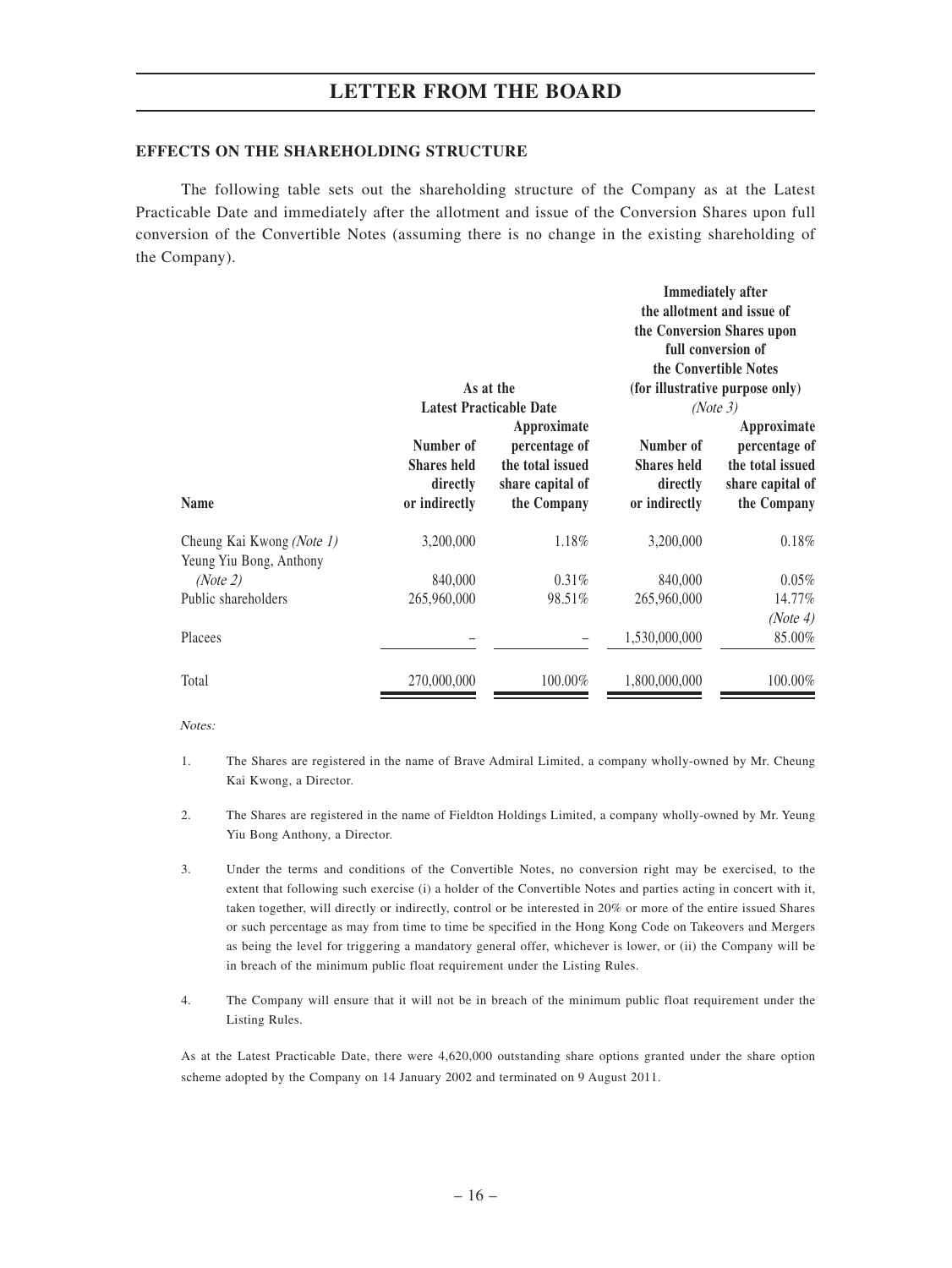#### **THE SGM**

A notice convening the SGM to be held at Empire Room 1, 1/F, Empire Hotel Hong Kong, 33 Hennessy Road, Wan Chai, Hong Kong on 3 October 2013 at 11:00 a.m. is set out on pages 18 to 19 in this circular.

A form of proxy for use at the SGM is enclosed with this circular. Whether or not you are able to attend the SGM, you are requested to complete and return the enclosed form of proxy in accordance with the instruction printed thereon as soon as possible and in any event not less than 48 hours before the time appointed for the holding of the SGM (or any adjournment thereof). Completion and return of the form of proxy will not preclude you from attending and voting in person at the SGM (or any adjournment thereof) should you so wish.

To the best of the knowledge, information and belief of the Directors, having made all reasonable enquiries, no Director or Shareholder has a material interest in the placing of the Convertible Notes and no Shareholder is required to abstain from voting at the SGM.

#### **RECOMMENDATION**

The Board considers that the Placing Agreement and the transaction contemplated thereunder are fair and reasonable and are in the interests of the Company and the Shareholders as a whole. Accordingly, the Board recommends the Shareholders to vote in favour of the ordinary resolution to be proposed at the SGM to approve the Placing Agreement and the transaction contemplated thereunder, including the issue of the Conversion Shares.

**Completion of the Placing is subject, among others, to the satisfaction of the conditions precedent in the Placing Agreement. As the Placing may or may not proceed, Shareholders and potential investors are advised to exercise caution when dealing in the Shares.**

#### **RESPONSIBILITY STATEMENT**

This circular, for which the Directors collectively and individually accept full responsibility, includes particulars given in compliance with the Listing Rules for the purpose of giving information with regard to the Company. The Directors, having made all reasonable enquiries, confirm that to the best of their knowledge and belief the information contained in this circular is accurate and complete in all material respects and not misleading or deceptive, and there are no other matters the omission of which would make any statement herein or this circular misleading.

> By order of the board **Asia Resources Holdings Limited Chim Kim Lun Ricky** Chairman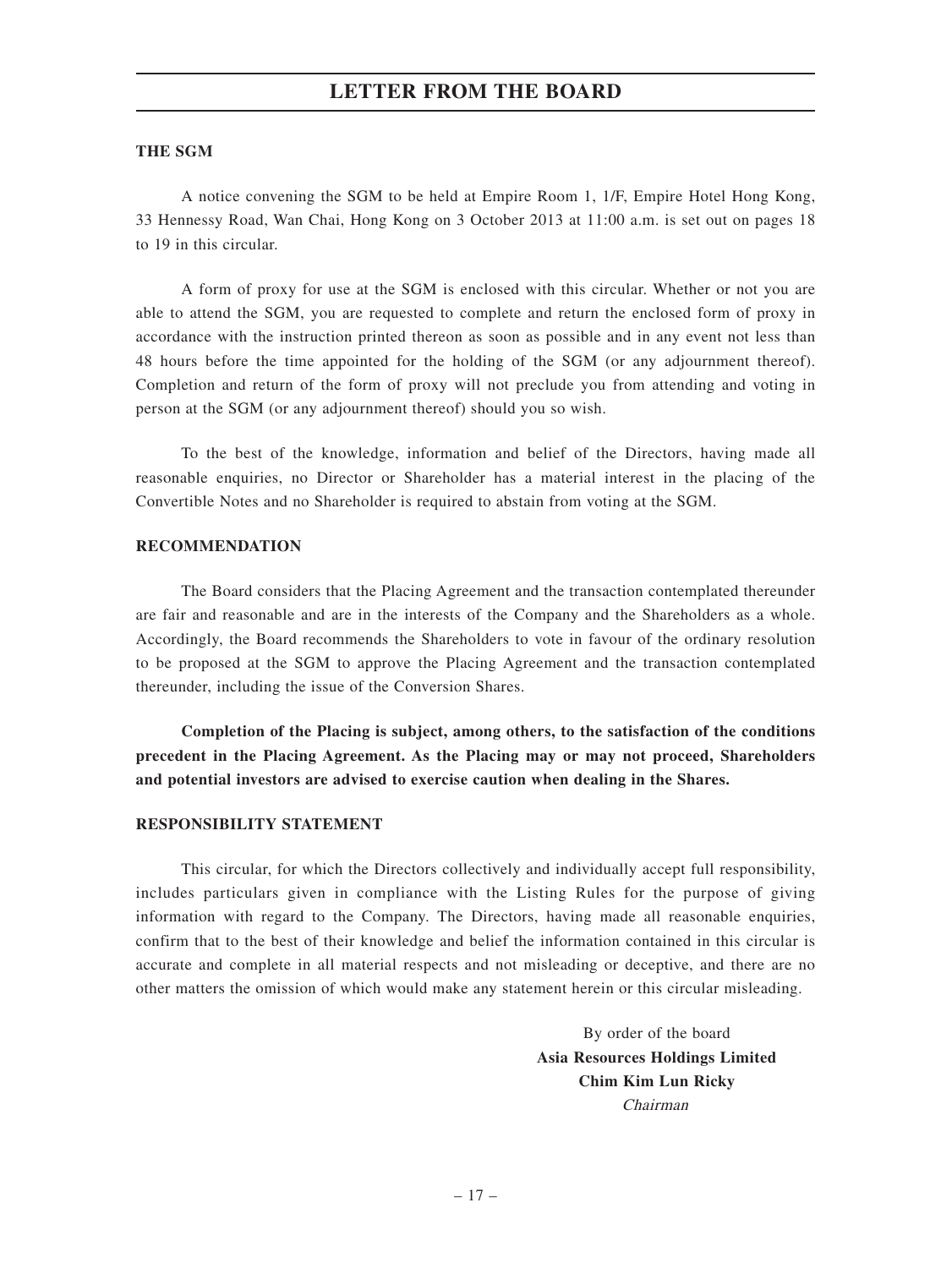# **Asia Resources Holdings Limited** 資源控股有限公司 亞 洲

(incorporated in Bermuda with limited liability)

**(Stock Code: 899)**

**NOTICE IS HEREBY GIVEN** that a special general meeting of Asia Resources Holdings Limited (the "**Company**") will be held at Empire Room 1, 1/F, Empire Hotel Hong Kong, 33 Hennessy Road, Wan Chai, Hong Kong on 3 October 2013 at 11:00 a.m. to consider and, if thought fit, pass the following resolution, with or without amendments, as ordinary resolution of the Company:

## "**THAT**

- (a) the execution, delivery and performance by the Company of a placing agreement dated 15 August 2013 entered into between the Company and Kingston Securities Limited (the "**Placing Agent**") in relation to the placing of the convertible notes in an aggregate principal amount of up to HK\$535,500,000 (the "**Convertible Notes**") by the Placing Agent (the "**Placing Agreement**") (a copy of which has been produced to the meeting marked "A" and initialed by the chairman of the meeting for the purpose of identification) (as may be amended from time to time) and the transactions contemplated thereunder be and are hereby approved, confirmed and ratified;
- (b) subject to the fulfillment or waiver of the conditions set out in the Placing Agreement (as may be amended from time to time), the Directors be and are hereby authorised to issue the Convertible Notes in accordance with the terms and conditions of the Placing Agreement (as may be amended from time to time);
- (c) the directors of the Company be and are hereby authorised to allot and issue new shares of the Company (the "**Conversion Shares**") which may fall to be issued upon the exercise of the conversion rights attaching to the Convertible Notes; and
- (d) the directors of the Company are hereby authorised to do all such further acts and things and execute such further documents which in their opinion may be necessary or expedient to give effect to the terms of the Placing Agreement and the issue and allotment of the Conversion Shares or any of the transactions contemplated under the Placing Agreement."

By order of the board of directors of **Asia Resources Holdings Limited Chim Kim Lun Ricky** Chairman

Hong Kong, 16 September 2013

<sup>\*</sup> For identification purposes only